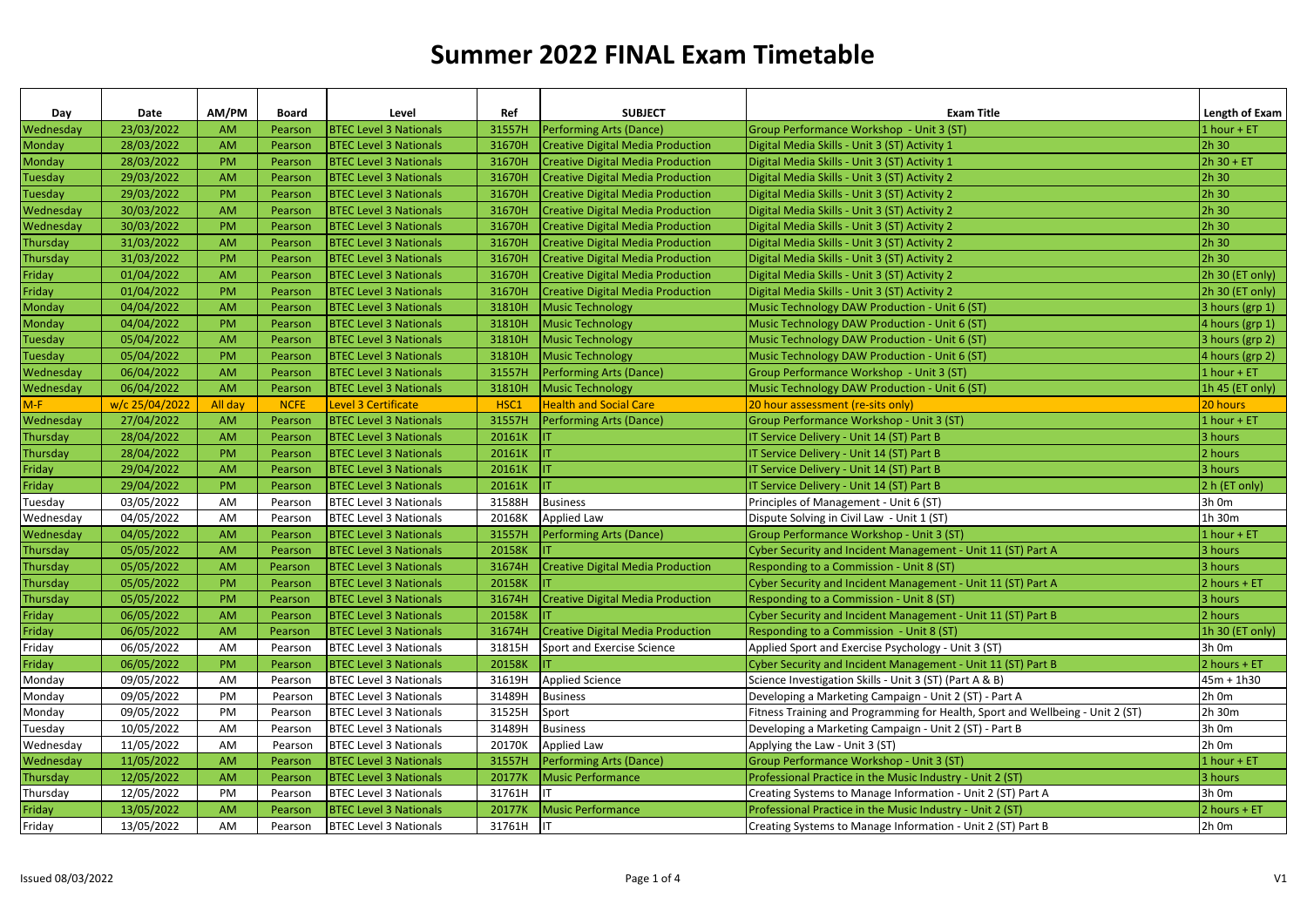| Day       | Date           | AM/PM     | Board       | Level                         | Ref                | <b>SUBJECT</b>                           | <b>Exam Title</b>                                                              | Length of Exam  |
|-----------|----------------|-----------|-------------|-------------------------------|--------------------|------------------------------------------|--------------------------------------------------------------------------------|-----------------|
| Monday    | 16/05/2022     | AM        | Pearson     | <b>BTEC Level 3 Nationals</b> | 31490H             | <b>Health and Social Care</b>            | Human Lifespan Development - Unit 1 (Exam)                                     | 1h 30m          |
| Monday    | 16/05/2022     | AM        | Pearson     | <b>BTEC Level 3 Nationals</b> | 31589H             | <b>Business</b>                          | Business Decision Making - Unit 7 (ST)                                         | 3h 0m           |
| Monday    | 16/05/2022     | PM        | Pearson     | <b>BTEC Level 3 Nationals</b> | 31524H             | Sport                                    | Anatomy and Physiology - Unit 1 (Exam)                                         | 1h 30m          |
| Monday    | 16/05/2022     | <b>PM</b> | Pearson     | <b>BTEC Level 3 Nationals</b> | 31672H             | <b>Creative Digital Media Production</b> | Specialist Subject Investigation - Unit 5 (ST)                                 | $2h$ Om + ET    |
| Tuesday   | 17/05/2022     | AM        | AQA         | <b>GCSE</b>                   | 8461/1F            | Biology                                  | Biology Paper 1 (both tiers)                                                   | 1h 45m          |
| Tuesday   | 17/05/2022     | AM        | <b>AQA</b>  | <b>GCSE</b>                   | 8461/1H            | <b>Biology</b>                           | Biology Paper 1 (both tiers)                                                   | 1h 45m          |
| Tuesday   | 17/05/2022     | AM        | Pearson     | <b>BTEC Level 3 Nationals</b> | 31629H             | <b>Applied Science</b>                   | Contemporary Issues in Science - Unit 7 (ST)                                   | 2h 30m          |
| Wednesday | 18/05/2022     | AM        | Pearson     | <b>GCSE</b>                   | 1EN001             | English Language                         | Paper 1: Fiction and Imaginative Writing                                       | 1h 45m          |
| Thursday  | 19/05/2022     | AM        | Pearson     | <b>BTEC Level 3 Nationals</b> | 31463H             | <b>Business</b>                          | Personal and Business Finance - Unit 3 (Exam)                                  | 2h 0m           |
| Friday    | 20/05/2022     | AM        | Pearson     | <b>GCSE</b>                   | 1MA1 1H            | Mathematics                              | Paper 1 (Non-Calculator) Higher Tier                                           | 1h 30m          |
| Friday    | 20/05/2022     | AM        | Edugas      | <b>GCSE</b>                   | C300U10-1          | Maths                                    | Paper 1: Non-calculator paper                                                  | 2h 15m          |
| Friday    | 20/05/2022     | AM        | Edugas      | Level 3 Certificate           | 454UB0-1           | Criminology                              | Unit 2                                                                         | 1h 30m          |
| Friday    | 20/05/2022     | PM        | Pearson     | <b>BTEC Level 3 Nationals</b> | 31491H             | <b>Health and Social Care</b>            | Working in Health and Social Care - Unit 2 (Exam)                              | 1h 30m          |
| $M-F$     | w/c 23/05/2022 | All day   | <b>NCFE</b> | <b>Level 3 Technical</b>      | CCE1               | <b>Childcare and Education</b>           | 20 hour assessment (re-sits only)                                              | 20 hours        |
| $M-F$     | w/c 23/05/2022 | All day   | <b>NCFE</b> | <b>Level 3 Technical</b>      | DCE <sub>2</sub>   | <b>Childcare and Education</b>           | 20 hour assessment (re-sits only)                                              | 20 hours        |
| Monday    | 23/05/2022     | AM        | <b>AQA</b>  | A Level                       | 7192/1             | Sociology                                | Sociology Paper 1                                                              | 2h 0m           |
| Monday    | 23/05/2022     | AM        | Pearson     | <b>BTEC Level 3 Nationals</b> | 31494H             | Health & Social Care                     | Enquiries into Current Research in Health & Social Care - Unit 4 (ST)          | 3h 0m           |
| Monday    | 23/05/2022     | PM        | Pearson     | A Level                       | 9EC0 01            | <b>Economics A</b>                       | Paper 1: Markets and Business Behaviour                                        | 2h 0m           |
| Tuesday   | 24/05/2022     | AM        | AQA         | A Level                       | 7182/1             | Psychology                               | Psychology Paper 1                                                             | 2h 0m           |
| Tuesday   | 24/05/2022     | AM        | Pearson     | <b>BTEC Level 3 Nationals</b> |                    | 31617H 1B Applied Science                | Principles and Applications of Science I - Biology - Unit 1 (Exam)             | 0h 40m          |
| Tuesday   | 24/05/2022     | PM        | Pearson     | <b>BTEC Level 3 Nationals</b> | 20175K             | <b>Music Performance</b>                 | Ensemble Music Performance - Unit 3 (ST)                                       | $2h$ Om + ET    |
| Tuesday   | 24/05/2022     | PM        | Pearson     | <b>BTEC Level 3 Nationals</b> |                    | 31617H 1C Applied Science                | Principles and Applications of Science I - Chemistry - Unit 1 (Exam)           | 0h 40m          |
| Wednesday | 25/05/2022     | AM        | AQA         | A Level                       | 7152/1             | Politics                                 | Politics Paper 1                                                               | 2h 0m           |
| Wednesday | 25/05/2022     | AM        | Pearson     | A Level                       | 9EL0 01            | English Language & Literature            | Paper 1: Voices in Speech and Writing                                          | 2h 30m          |
| Wednesday | 25/05/2022     | AM        | Edugas      | A Level                       |                    | A700U10-1 English Language               | Component 1                                                                    | 2h 0m           |
| Wednesday | 25/05/2022     | PM        | Pearson     | <b>BTEC Level 3 Nationals</b> | 31617H 1P          | <b>Applied Science</b>                   | Principles and Applications of Science I - Physics - Unit 1 (Exam)             | 0h 40m          |
| Wednesday | 25/05/2022     | PM        | Pearson     | A Level                       | 9BS001             | <b>Business</b>                          | Paper 1: Marketing people and global businesses                                | 2h 0m           |
| Wednesday | 25/05/2022     | PM        | Pearson     | A Level                       | 9FM0 01            | <b>Further Mathematics</b>               | Paper 1: Core Pure Mathematics 1                                               | 1h 30m          |
| Thursday  | 26/05/2022     | AM        | Pearson     | A Level                       | 9HI0 1A-1H History |                                          | Paper 1: Breadth study with interpretations                                    | 2h 15m          |
| Thursday  | 26/05/2022     | PM        | Edugas      | A Level                       |                    | A670U10-1 Film Studies                   | Component 1                                                                    | 2h 30m          |
| Thursday  | 26/05/2022     | PM        | <b>OCR</b>  | A Level                       | H556/01            | Physics                                  | Modelling physics                                                              | 2h 15m          |
| Thursday  | 26/05/2022     | PM        | Pearson     | <b>BTEC Level 3 Nationals</b> |                    | 31627H/1C Applied Science                | Unit 1: Principles and Applications of Science II - Chemistry - Unit 5 (Exams) | 50 <sub>m</sub> |
| Friday    | 27/05/2022     | AM        | Pearson     | A Level                       | 9GE0 01            | Geography                                | Paper 1                                                                        | 2h 15m          |
| Friday    | 27/05/2022     | AM        | Edugas      | A Level                       | A680U10-1          | <b>Media Studies</b>                     | Component 1                                                                    | 2h 15m          |
| Friday    | 27/05/2022     | AM        | Pearson     | <b>BTEC Level 3 Nationals</b> |                    | 31627H/1P Applied Science                | Principles and Applications of Science II - Physics - Unit 5 (Exams)           | 50 <sub>m</sub> |
| Friday    | 27/05/2022     | PM        | Pearson     | <b>BTEC Level 3 Nationals</b> |                    | 31627H/1B Applied Science                | Principles and Applications of Science II - Biology - Unit 5 (Exams)           | 50 <sub>m</sub> |
| Monday    | 06/06/2022     | AM        | AQA         | A Level                       | 7127/1             | Accounting                               | <b>Accounting Paper 1</b>                                                      | 3h 0m           |
| Monday    | 06/06/2022     | AM        | <b>AQA</b>  | A Level                       | 7162/1             | Law                                      | Law Paper 1                                                                    | 2h 0m           |
| Monday    | 06/06/2022     | AM        | Edugas      | A Level                       | A670U20-1          | <b>Film Studies</b>                      | Component 2                                                                    | 2h 30m          |
| Monday    | 06/06/2022     | AM        | Pearson     | <b>BTEC Level 3 Nationals</b> | 31814H             | Sport and Exercise Science               | Functional Anatomy - Unit 2 (Exam)                                             | 1h 30m          |
| Monday    | 06/06/2022     | PM        | Pearson     | A Level                       | 9EC0 02            | <b>Economics A</b>                       | Paper 2: The National and Global Economy                                       | 2h 0m           |
| Monday    | 06/06/2022     | PM        | Pearson     | A Level                       | 9EL0 02            | English Language & Literature            | Paper 2: Varieties in Language and Literature                                  | 2h 30m          |
| Monday    | 06/06/2022     | PM        | Edugas      | A Level                       | A700U20-1          | English Language                         | Component 2                                                                    | 2h 15m          |
| Monday    | 06/06/2022     | PM        | Pearson     | <b>BTEC Level 3 Nationals</b> | 31493H             | <b>Health and Social Care</b>            | Anatomy and Physiology for Health and Social Care - Unit 3 (Exam)              | 1h 30m          |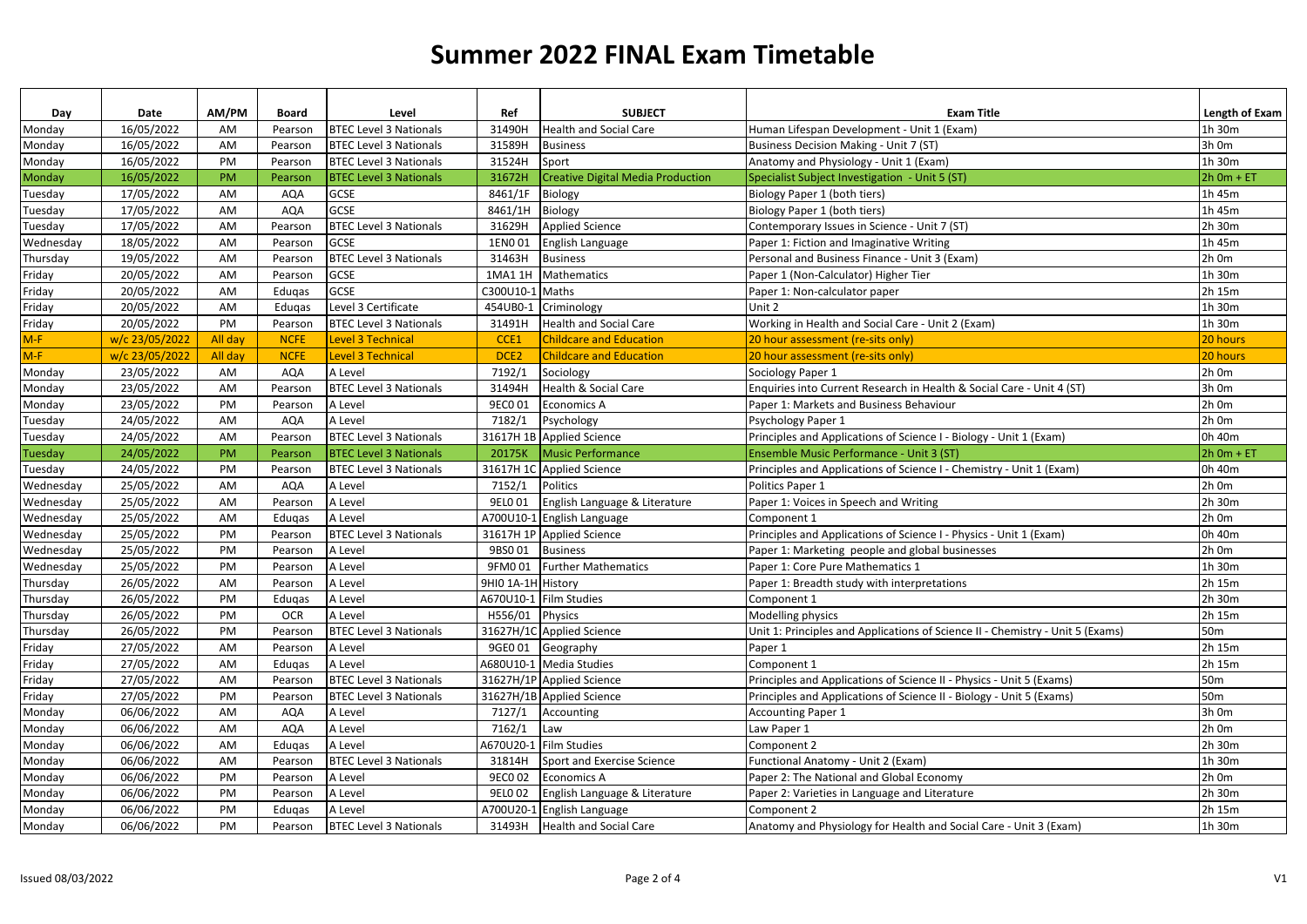| Day       | Date       | AM/PM | Board      | Level                              | Ref                | <b>SUBJECT</b>                           | <b>Exam Title</b>                                             | Length of Exam |
|-----------|------------|-------|------------|------------------------------------|--------------------|------------------------------------------|---------------------------------------------------------------|----------------|
| Tuesday   | 07/06/2022 | AM    | Pearson    | A Level                            | 9ET0 01            | English Literature                       | Paper 1: Drama                                                | 2h 15m         |
| Tuesday   | 07/06/2022 | AM    | Edugas     | A Level                            | A810U20-1          | Spanish                                  | Component 2                                                   | 2h 30m         |
| Tuesday   | 07/06/2022 | AM    | Pearson    | GCSE                               | 1MA1 2H            | Mathematics                              | Paper 2 (Calculator) Higher Tier                              | 1h 30m         |
| Tuesday   | 07/06/2022 | AM    | Edugas     | <b>GCSE</b>                        | C300U20-1          | Maths                                    | Paper 2: Calculator                                           | 2h 15m         |
| Tuesday   | 07/06/2022 | PM    | <b>AQA</b> | A Level                            | 7192/2             | Sociology                                | Sociology Paper 2                                             | 2h 0m          |
| Tuesday   | 07/06/2022 | PM    | Pearson    | A Level                            | 9MA0 01            | <b>Mathematics</b>                       | Paper 1: Pure Mathematics 1                                   | 2h 0m          |
| Wednesday | 08/06/2022 | AM    | <b>AQA</b> | A Level                            | 7182/2             | Psychology                               | Psychology Paper 2                                            | 2h 0m          |
| Wednesday | 08/06/2022 | AM    | Pearson    | <b>BTEC Level 3 Nationals</b>      | 31668H             | <b>Creative Digital Media Production</b> | Media Representations - Unit 1 (ST)                           | $2h$ Om + ET   |
| Wednesday | 08/06/2022 | PM    | Pearson    | A Level                            | 9FM0 02            | <b>Further Mathematics</b>               | Paper 2: Core Pure Mathematics 2                              | 1h 30m         |
| Wednesday | 08/06/2022 | PM    | Pearson    | A Level                            | 9GE0 02            | Geography                                | Paper 2                                                       | 2h 15m         |
| Wednesday | 08/06/2022 | PM    | Eduqas     | A Level                            | A680U20-1          | <b>Media Studies</b>                     | Component 2                                                   | 2h 30m         |
| Wednesday | 08/06/2022 | PM    | <b>AQA</b> | Level 3 Certificate                | 1350/1             | Certificate in Mathematical Studies      | Level 3 Mathematical Studies Paper 1                          | 1h 30m         |
| Thursday  | 09/06/2022 | AM    | Pearson    | A Level                            | 9BS002             | <b>Business</b>                          | Paper 2: Business activities decisions and strategy           | 2h 0m          |
| Thursday  | 09/06/2022 | AM    | Eduqas     | A Level                            | A120UB0-1          | Religious Studies                        | Component 1                                                   | 2h 0m          |
| Thursday  | 09/06/2022 | AM    | Edugas     | Level 3 Certificate                | 454UD0-1           | Criminology                              | Unit 4                                                        | 1h 30m         |
| Thursday  | 09/06/2022 | AM    |            | Cambridge University Entrance Exam | 9470               | <b>STEP</b>                              | Paper 2                                                       | 3h 0m          |
| Thursday  | 09/06/2022 | PM    | <b>AQA</b> | A Level                            | 7152/2             | Politics                                 | Politics Paper 2                                              | 2h 0m          |
| Thursday  | 09/06/2022 | PM    | <b>AQA</b> | A Level                            | 7402/1             | Biology                                  | <b>Biology Paper 1</b>                                        | 2h 0m          |
| Thursday  | 09/06/2022 | PM    | Pearson    | A Level                            | 9DR0 03            | <b>Drama And Theatre</b>                 | Component 3: Theatre Makers in Practice                       | 2h 30m         |
| Friday    | 10/06/2022 | AM    | Pearson    | A Level                            | 9HI0 2A-2H History |                                          | Paper 2: Depth Study                                          | 1h 30m         |
| Friday    | 10/06/2022 | AM    | Pearson    | <b>GCSE</b>                        | 1EN002             | English Language                         | Paper 2: Non-Fiction and Transactional Writing                | 2h 05m         |
| Friday    | 10/06/2022 | PM    | <b>OCR</b> | A Level                            | H556/02            | Physics                                  | <b>Exploring physics</b>                                      | 2h 15m         |
| Friday    | 10/06/2022 | PM    | Pearson    | <b>BTEC Level 3 Nationals</b>      | 31760H             | Information Technology                   | Information Technology Systems - Unit 1 (Exam)                | 2h 0m          |
| Monday    | 13/06/2022 | AM    | <b>AQA</b> | A Level                            | 7192/3             | Sociology                                | Sociology Paper 3                                             | 2h 0m          |
| Monday    | 13/06/2022 | AM    | <b>OCR</b> | A Level                            | H432/01            | Chemistry                                | Periodic table elements and physical chemistry                | 2h 15m         |
| Monday    | 13/06/2022 | AM    | Pearson    | GCSE                               | 1MA1 3H            | Mathematics                              | Paper 3 (Calculator) Higher Tier                              | 1h 30m         |
| Monday    | 13/06/2022 | PM    | <b>AQA</b> | A Level                            | 7162/2             | Law                                      | Law Paper 2                                                   | $2h$ Om        |
| Monday    | 13/06/2022 | PM    | Pearson    | A Level                            | 9EC0 03            | <b>Economics A</b>                       | Paper 3: Microeconomics and Macroeconomics                    | 2h 0m          |
| Monday    | 13/06/2022 | PM    | <b>OCR</b> | A Level                            | H446/01            | Computer Science                         | Computer systems                                              | 2h 30m         |
| Monday    | 13/06/2022 | PM    | <b>OCR</b> | A Level                            | H446/01            | Computer Science                         | Computer systems                                              | 2h 30m         |
| Tuesday   | 14/06/2022 | AM    | Eduqas     | A Level                            | A120U20-1          | <b>Religious Studies</b>                 | Component 2                                                   | 2h 0m          |
| Tuesday   | 14/06/2022 | PM    | Pearson    | A Level                            | 9MA0 02            | Mathematics                              | Paper 2: Pure Mathematics 2                                   | 2h 0m          |
| Tuesday   | 14/06/2022 | PM    | AQA        | Level 3 Certificate                | 1350/2A            | Core Maths                               | Level 3 Mathematical Studies Paper 2 - Statistical Techniques | 1h 30m         |
| Tuesday   | 14/06/2022 | PM    | <b>AQA</b> | Level 3 Certificate                | 1350/2C            | <b>Core Maths</b>                        | Level 3 Mathematical Studies Paper 2 - Graphical Techniques   | 1h 30m         |
| Wednesday | 15/06/2022 | AM    | Pearson    | A Level                            | <b>9ETO 02</b>     | English Literature                       | Paper 2: Prose                                                | 1h 15m         |
| Wednesday | 15/06/2022 | AM    | AQA        | <b>GCSE</b>                        | 8461/2F            | Biology                                  | Biology Paper 2 (both tiers)                                  | 1h 45m         |
| Wednesday | 15/06/2022 | AM    | <b>AQA</b> | GCSE                               | 8461/2H            | <b>Biology</b>                           | Biology Paper 2 (both tiers)                                  | 1h 45m         |
| Thursday  | 16/06/2022 | AM    | <b>AQA</b> | A Level                            | 7182/3             | Psychology                               | Psychology Paper 3                                            | 2h 0m          |
| Thursday  | 16/06/2022 | AM    | <b>OCR</b> | A Level                            | H556/03            | Physics                                  | Unified physics                                               | 1h 30m         |
| Thursday  | 16/06/2022 | PM    | <b>AQA</b> | A Level                            | 7127/2             | Accounting                               | <b>Accounting Paper 2</b>                                     | 3h 0m          |
| Thursday  | 16/06/2022 | PM    | Pearson    | A Level                            | 9BS003             | <b>Business</b>                          | Paper 3: Investigating business in a competitive environment  | 2h 0m          |
| Thursday  | 16/06/2022 | PM    | Edugas     | A Level                            | A700U30-1          | English Language                         | Component 3                                                   | 1h 45m         |
| Friday    | 17/06/2022 | AM    | <b>AQA</b> | A Level                            | 7152/3             | Politics                                 | Politics Paper 3                                              | $2h$ Om        |
| Friday    | 17/06/2022 | AM    | <b>AQA</b> | A Level                            | 7402/2             | Biology                                  | <b>Biology Paper 2</b>                                        | 2h 0m          |